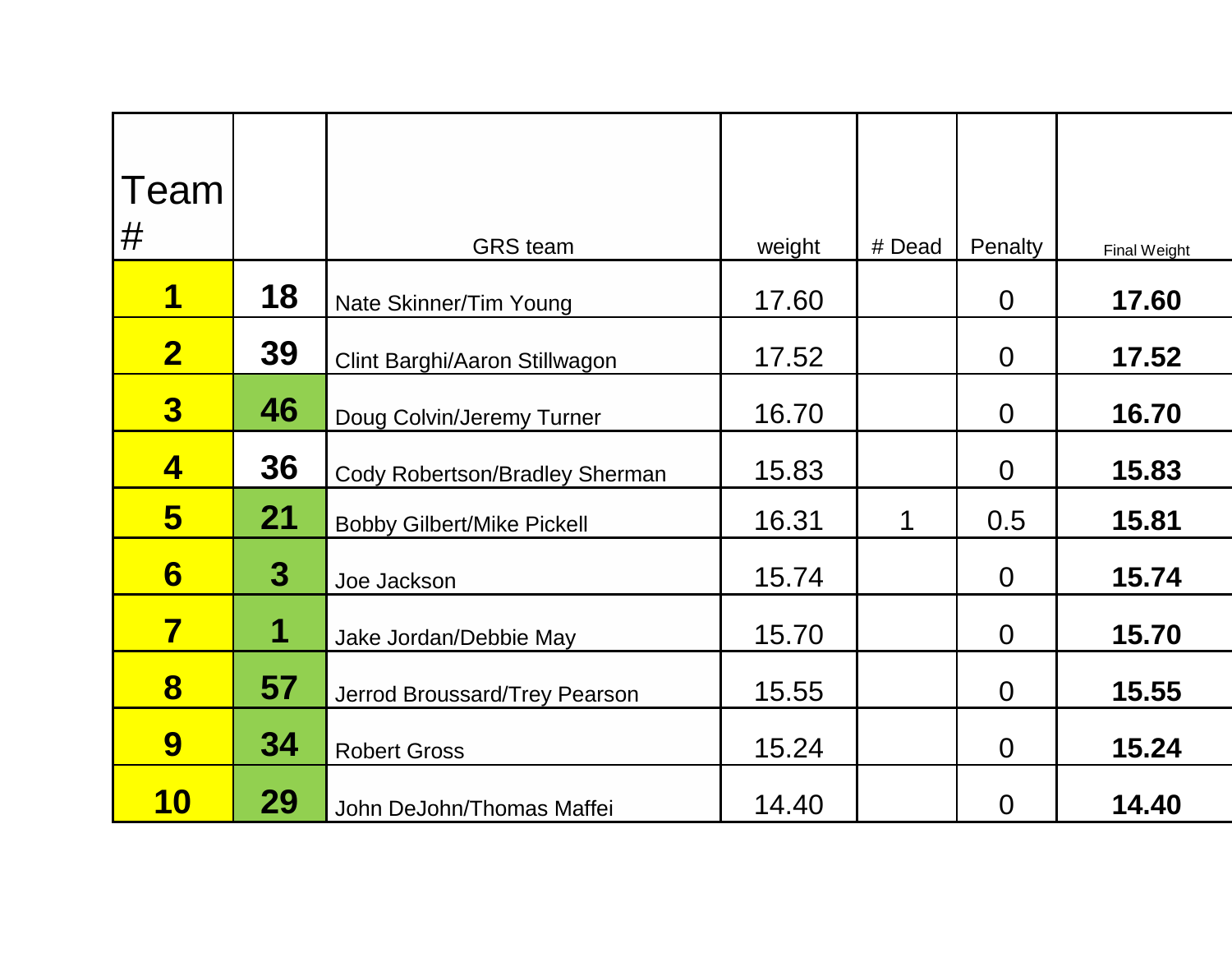| <u> 11</u> | 37 | <b>James McDowell/Mike McDowell</b>     | 13.76 | $\Omega$       | 13.76 |
|------------|----|-----------------------------------------|-------|----------------|-------|
| $12 \,$    | 14 | <b>Glenn Rector/Recie Tisdale</b>       | 13.68 | $\Omega$       | 13.68 |
| 13         | 24 | Leon Robinson/Stephanie Andrews         | 13.28 | $\Omega$       | 13.28 |
| 14         | 17 | <b>Chris Frederking/Stephen Hopkins</b> | 13.24 | $\Omega$       | 13.24 |
| 15         | 50 | Adam Jaynes/Aaron Hommel                | 12.80 | $\overline{0}$ | 12.80 |
| 16         | 63 | <b>Erik Renteria/Roy Crush</b>          | 12.74 | $\overline{0}$ | 12.74 |
| 17         | 5  | Jay Moore/Mike Donewar                  | 12.46 | $\Omega$       | 12.46 |
| 18         | 53 | Enrique Silva/Jeriami Waddell           | 12.01 | $\Omega$       | 12.01 |
| 19         | 45 | Caleb McCumber/Cade McCumber (y)        | 11.41 | $\Omega$       | 11.41 |
| <b>20</b>  | 32 | <b>Richard Thompson/Greg Borm</b>       | 11.24 | $\Omega$       | 11.24 |
| 21         | 62 | Callen Ray/Greg Vern                    | 11.22 | $\overline{0}$ | 11.22 |
| 22         | 10 | <b>Justin Lowry/Leslie Gourley</b>      | 10.84 | $\Omega$       | 10.84 |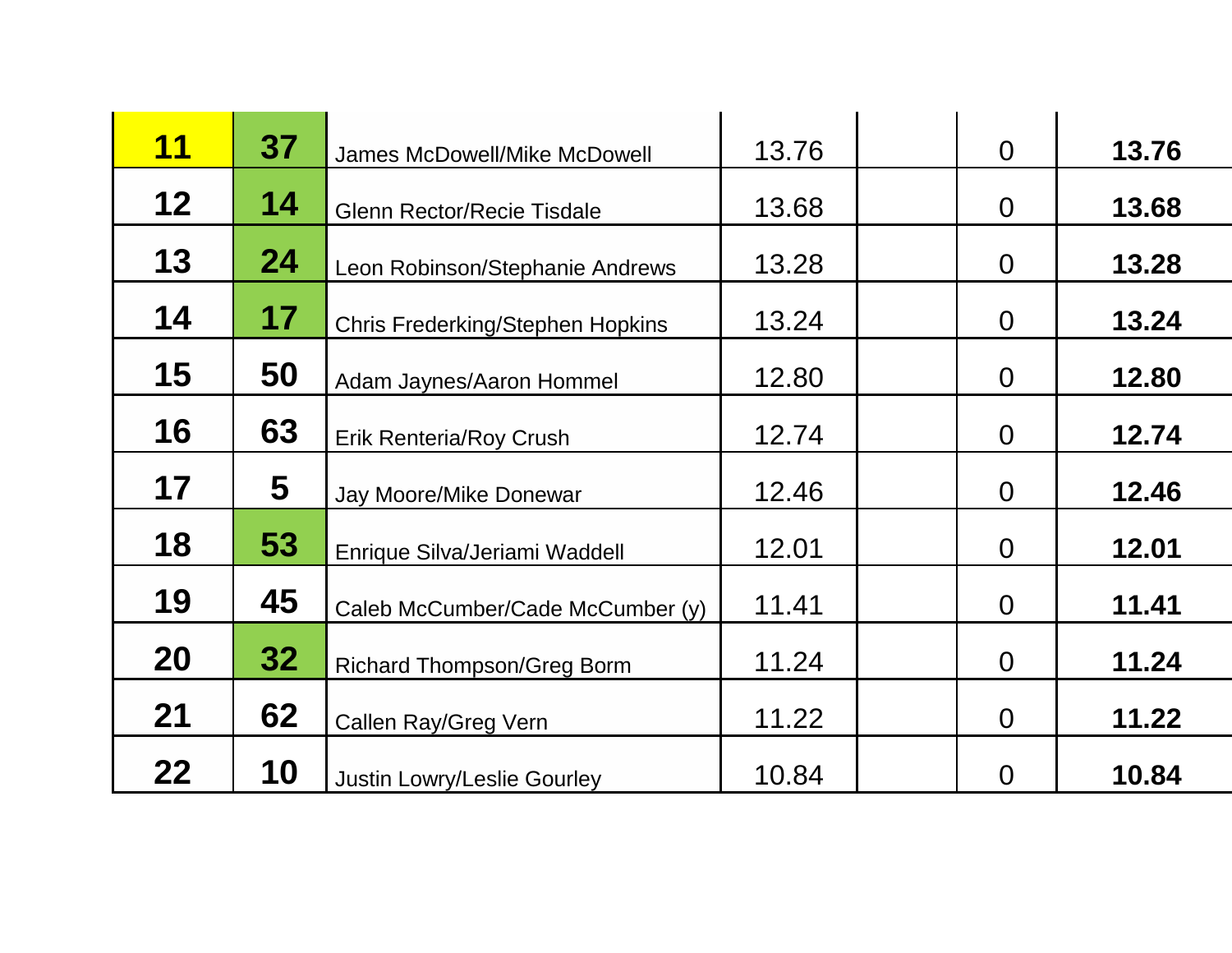| 23 | 42           | David Salinas/Larry Bolton          | 9.12 | $\overline{0}$ | 9.12 |
|----|--------------|-------------------------------------|------|----------------|------|
|    |              |                                     |      |                |      |
| 24 | 12           | Bryan Douget/Jason Tirpak           | 9.02 | $\overline{0}$ | 9.02 |
| 25 | 26           | <b>Ken Terry</b>                    | 7.17 | $\overline{0}$ | 7.17 |
| 26 | 31           | <b>Will Dyer</b>                    | 6.66 | $\overline{0}$ | 6.66 |
| 27 | 40           | Max Conner/Tyler Kadlacek           | 5.47 | $\overline{0}$ | 5.47 |
| 28 | $\mathbf{2}$ | <b>Brian Lott</b>                   |      | $\overline{0}$ | 0.00 |
| 29 | 4            | <b>Rhett Holloway/Neil Holloway</b> |      | $\overline{0}$ | 0.00 |
| 30 | 6            | David Blackwell/Harland Norris      |      | $\overline{0}$ | 0.00 |
| 31 | 7            | <b>Gerald Shelton/Shane Harwell</b> |      | $\Omega$       | 0.00 |
| 32 | 8            | Jerry Blackwell/Tim Narup           |      | $\overline{0}$ | 0.00 |
| 33 | 9            | Judd Johnson                        |      | $\overline{0}$ | 0.00 |
| 34 | 11           | Epi Garza/Cindy May                 |      | $\overline{0}$ | 0.00 |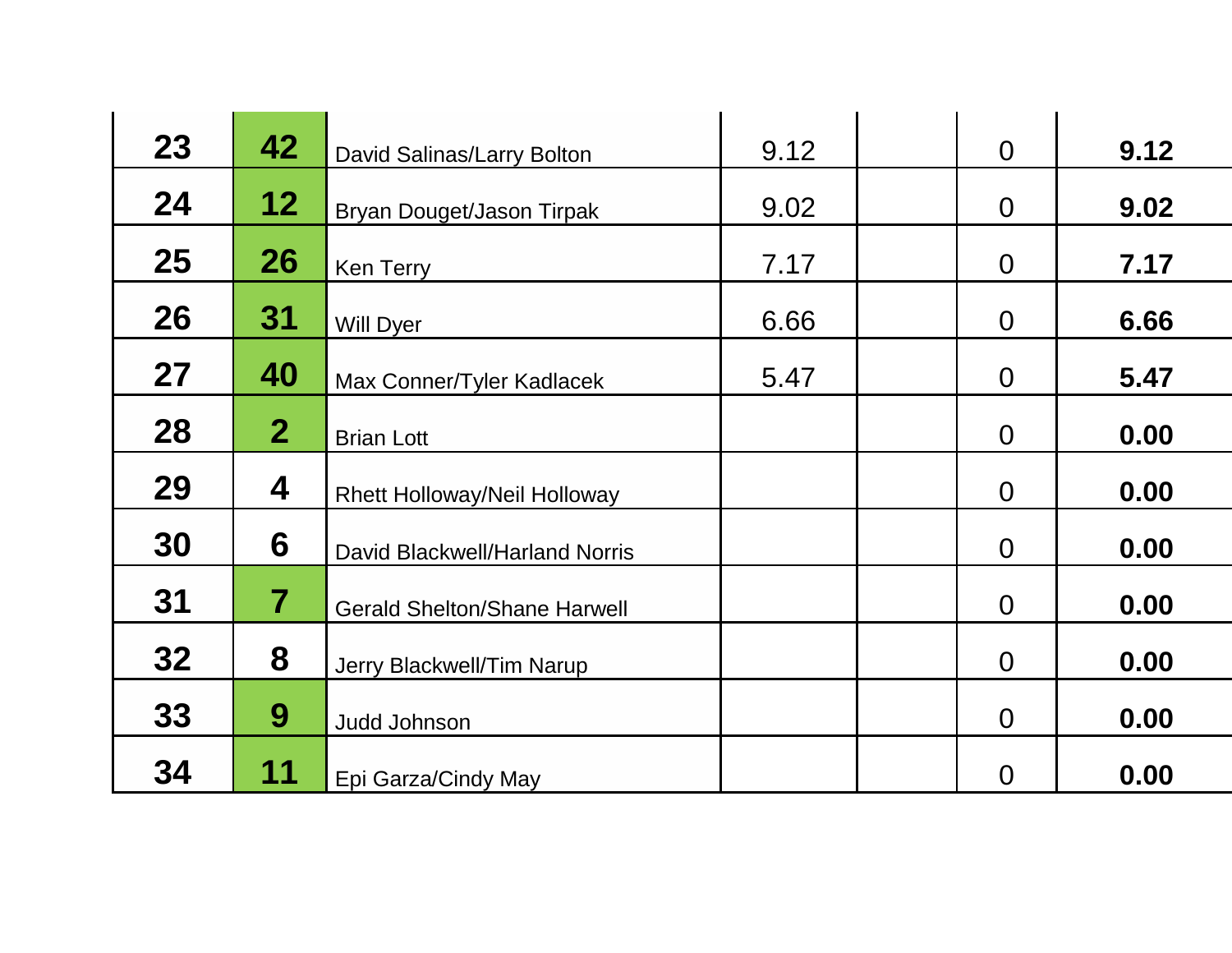| 35 | 13 | <b>Scooter Daleo/Cory Sattler</b>    | $\overline{0}$ | 0.00 |
|----|----|--------------------------------------|----------------|------|
| 36 | 15 | <b>Brian Quebedeaux/Kit Carson</b>   | $\Omega$       | 0.00 |
| 37 | 16 | Justin Tyler/Jonathan Wilkinson      | $\overline{0}$ | 0.00 |
| 38 | 19 | Charlie Derrisaw/Jaxson Derrisaw (y) | $\overline{0}$ | 0.00 |
| 39 | 20 | Bill Pandolph/Ryan Battistoni        | $\overline{0}$ | 0.00 |
| 40 | 22 | Lance Spangler/John Ritchie          | $\overline{0}$ | 0.00 |
| 41 | 23 | <b>Clint Sholemire/Thomas Barlow</b> | $\overline{0}$ | 0.00 |
| 42 | 25 | Kyle Holt/Jeff Holt                  | $\overline{0}$ | 0.00 |
| 43 | 27 | <b>Chris David/Jeff Williams</b>     | $\Omega$       | 0.00 |
| 44 | 28 | Mark Gonzales/Chris Bailey (GCC)     | $\overline{0}$ | 0.00 |
| 45 | 30 | <b>Mark Gonzales Jr/Todd Pace</b>    | $\overline{0}$ | 0.00 |
| 46 | 33 | <b>Scott Best/Josh Brock</b>         | $\overline{0}$ | 0.00 |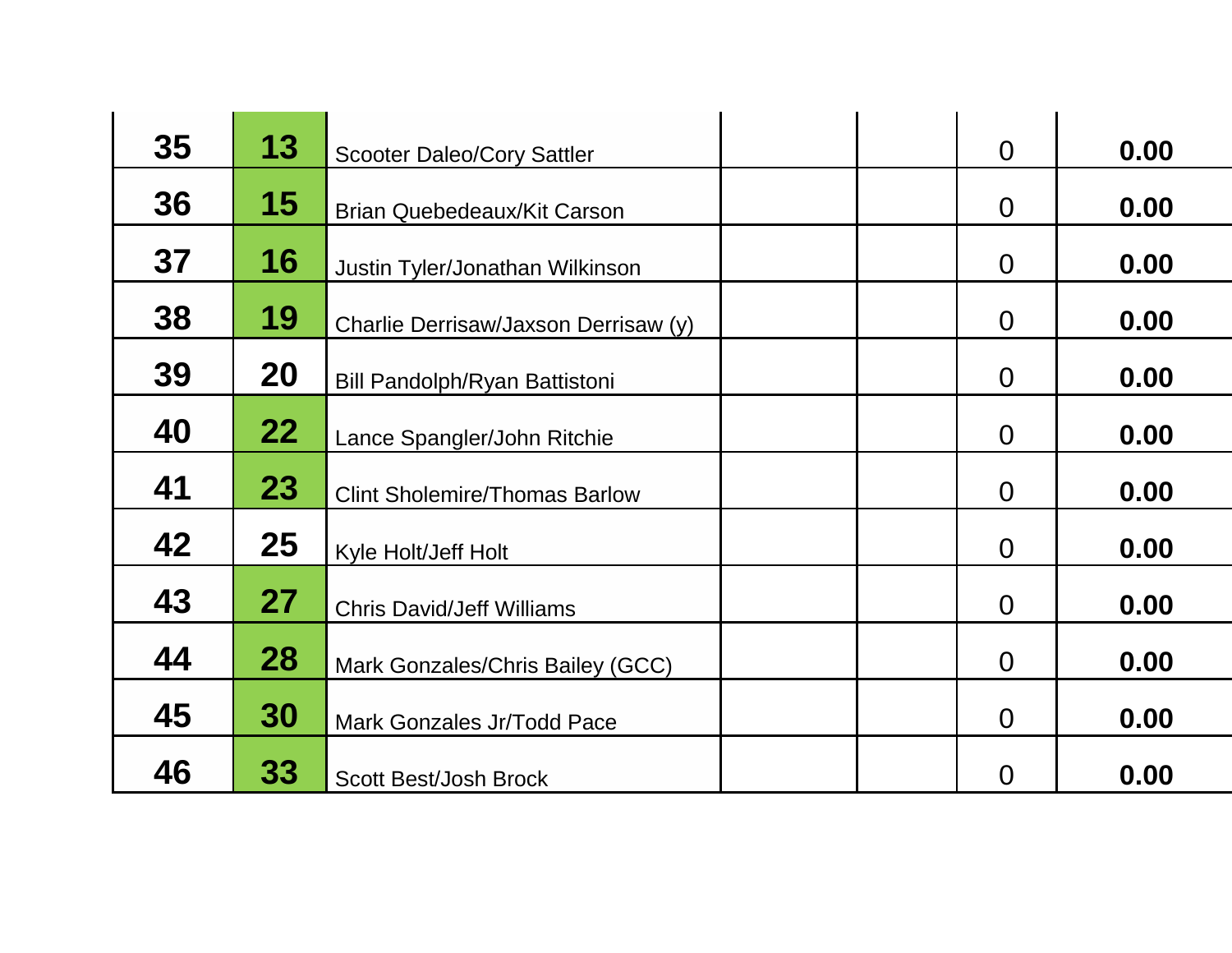| 47 | 35 | Brodie Cooper/Branden Sherwood (y)    | $\overline{0}$ | 0.00 |
|----|----|---------------------------------------|----------------|------|
| 48 | 38 | Kyle Cervenka/Tyler Cervenka          | $\Omega$       | 0.00 |
| 49 | 41 | Bobby B./Jerry D.                     | $\overline{0}$ | 0.00 |
| 50 | 43 | Aaron Grimes/Jim Hampton              | $\overline{0}$ | 0.00 |
| 51 | 44 | <b>Shane Anniboli/Gorman Morris</b>   | $\overline{0}$ | 0.00 |
| 52 | 47 | <b>Austin Angel/Casey Breazeale</b>   | $\overline{0}$ | 0.00 |
| 53 | 48 | <b>Chris Smith/Roger Christ</b>       | $\overline{0}$ | 0.00 |
| 54 | 49 | <b>Brent Louviere/Colt Westbrook</b>  | $\overline{0}$ | 0.00 |
| 55 | 51 | Perry Smith                           | $\Omega$       | 0.00 |
| 56 | 52 | <b>Eddie Roberts/Michelle Roberts</b> | $\Omega$       | 0.00 |
| 57 | 54 | Chris Acevedo/Brandon Keleman         | $\overline{0}$ | 0.00 |
| 58 | 55 | <b>Colton Roeder/Austin Gary</b>      | $\overline{0}$ | 0.00 |